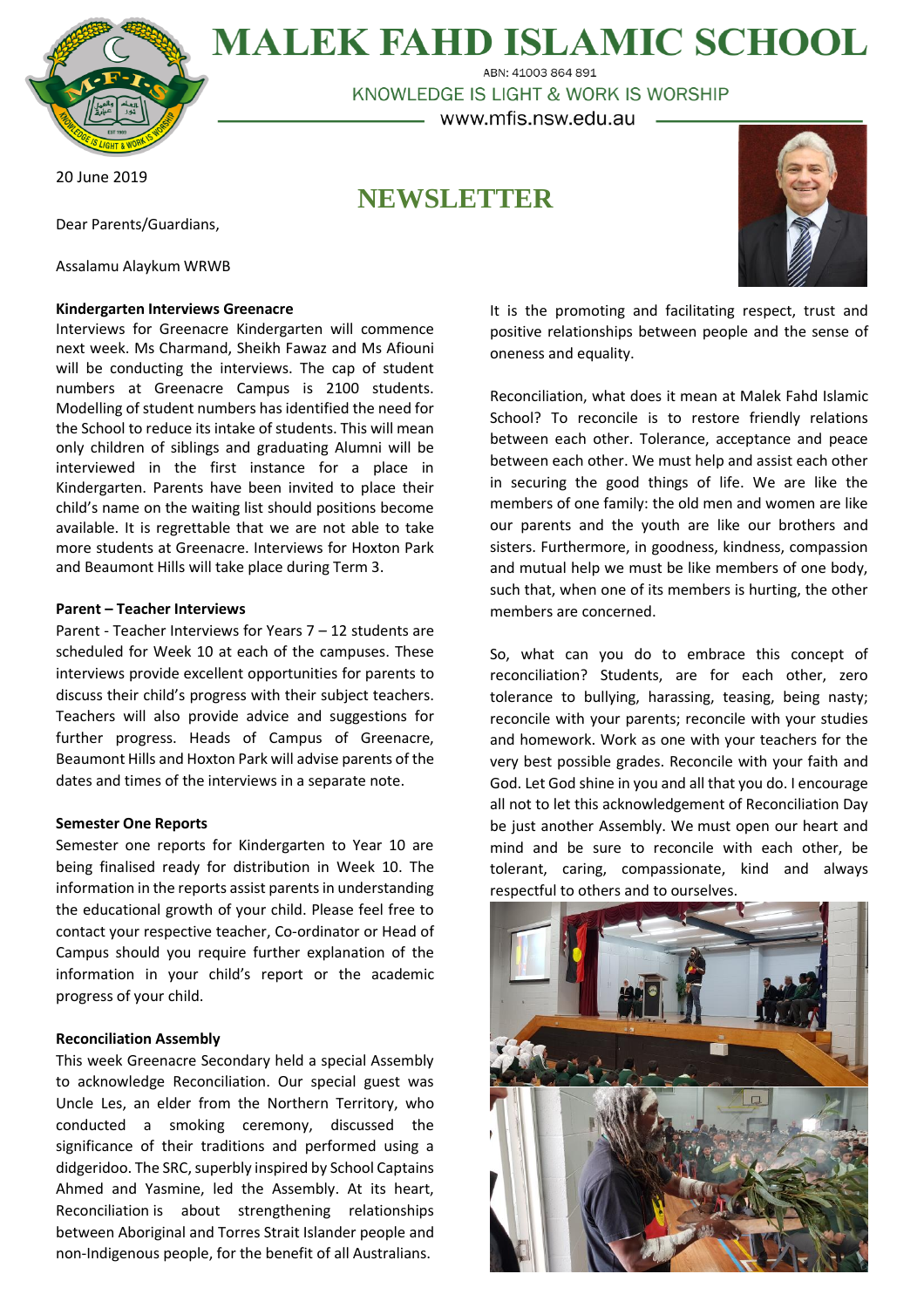### **Australia's Biggest Morning Tea**

On Friday 14th June, 2019, Malek Fahd Islamic School hosted its fifth Australia's Biggest Morning Tea. The morning tea helped raise funds close to \$9000 to provide much needed research into cancer prevention, detection, treatment and support.

This year our students got to meet Ms Kamal Hadid, a representative from the Cancer Council, who shared with us how she got involved in volunteering with the cancer council and what her role entails. We also heard from Gemma Stephens of Mindwise Psychology. Gemma gave us a very informative talk about the psychological wellbeing of cancer patients and how they can best be supported by those around them. Our morning tea finished off with an auction run by our wonderful auctioneers from Year 12: Zainab Al-Jamal, Layal Afiouny and Serah Berri. The auction showcased artwork and gifts all donated by students, parents and various vendors.

This beautiful morning tea would not have been possible without the support and generosity of the executive, teaching and beautiful office staff. A special thanks also to the wonderful Year 12 girls, Ms Assaaf Khalaf and Ms Alia Elmir who have worked tirelessly since Term 1 to organise and source products. Without their tireless work the event would not have been the success it was.

We would like to acknowledge and send our heartfelt thanks to all the special vendors who kindly sponsored the event and donated their products and props to ensure our morning tea was a success. A special thank you to: The Prop Shed, Kheir Lawyers, Miss Niqab, For The Love Of Chokolate, Glamour And Wood, Letters By Lou Lou, Dina Kheir Floristry, Tender Thoughts Florist, Heavenli Bites By Natalie, Keepsakes & Co, Strawberry Lamour, Floral Enchantress, Cheesy Delights & Co, Glim Co, Ivory And Honey, Moments In Time Bonboniere, Lotv Candle Co, Suelle Boutique, By Time Islamic Planner, Hijab House, Veil Of Faith, Boutique Nour Al Houda, Meringue Mess, Shimmer Shine & Glow, Cookie Creation, Human Appeal, Dough & Pin, Raykheir Stylist, Gifted Bubbles,Cookie Bliss, Future Women, Little Poppy Au, Caked By Zena, Dressy Dates, Haus Of Bon, Love At First Bite, Kaya & Co.

We had some parents send in very generous donations and some of our junior students eagerly donating when they found out we were raising funds for the cancer council. Everyone's generosity and kindness is very much appreciated.

We hope that our contribution will be able to help fund much needed work and research into the prevention of this disease. We ask that Allah swt to heal the sick and grant them health and instil patience and strength in their family's hearts.



### **Year 10 ALLWELL Test**

Parents are advised that Year 10 students across the three campuses will undergo the ALLWELL Test on Monday, 24<sup>th</sup> June. The School uses the ALLWELL testing data to assist us to ascertain the best way to support your child's future education.

#### **Quran Competition 2019**

Malek Fahd Islamic School conducted its annual Intercampus Quran memorisation competition in the Mosque at Greenacre campus on 23rd May 2019 (Primary) and 29<sup>th</sup> May 2019 (Secondary). The competition was a huge success and created a greater interest in our students to read and memorise Quran more vigorously.

Judges including our Sheikhs from all three campuses, expressed their satisfaction in the skills of the students in reading and memorising the Surahs. I would like to thank all students and Quran teachers for participating and organising the Competition.

A huge congratulations to the winners from all the year groups across the three campuses: